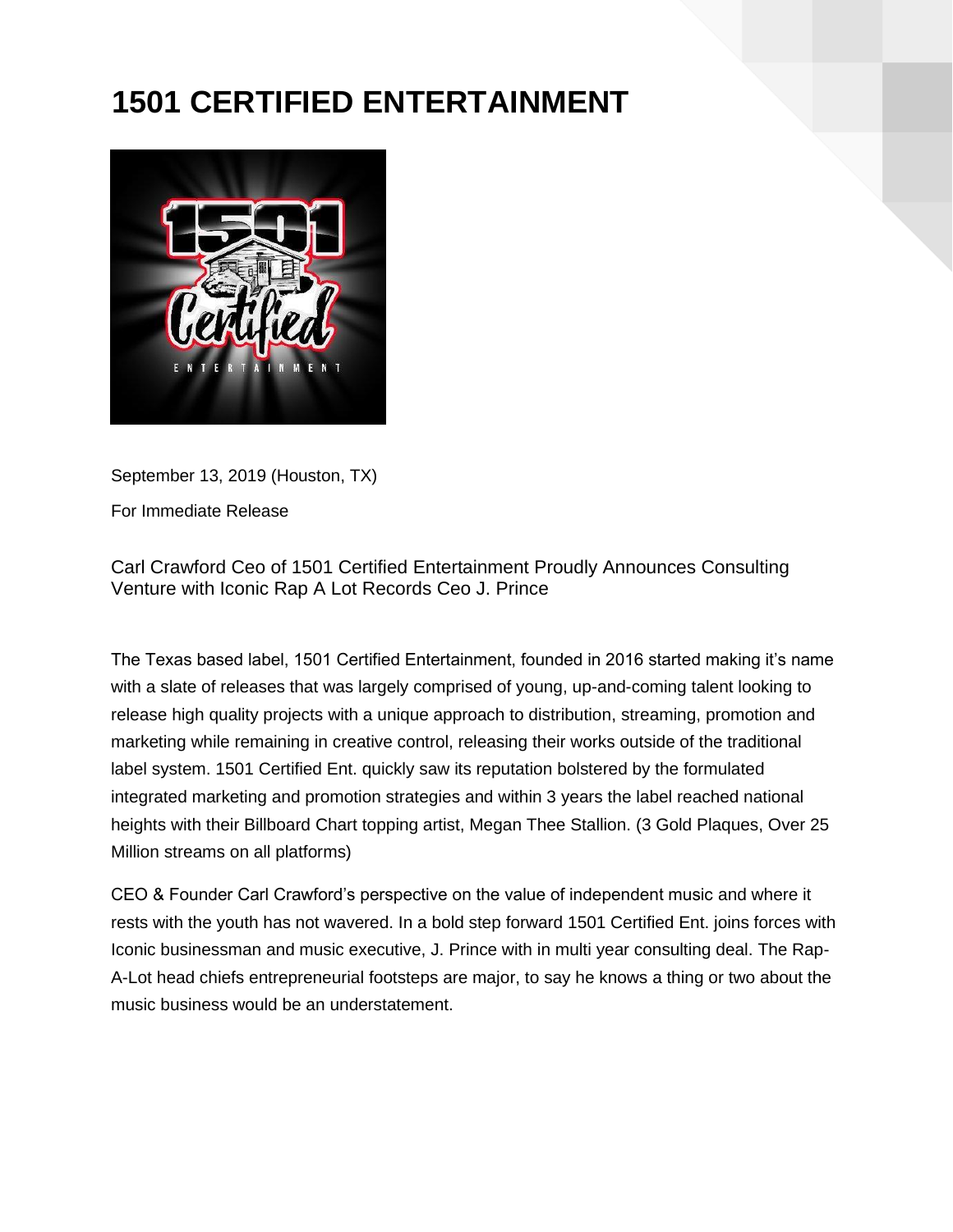With this new venture J. Prince will consult on creative development, sonic branding, strategy services and more to 1501 Certified Ent. non exclusively.

"J. Prince and Rap-A-Lot Records have built one of the most impactful independent music labels in the world and we are thrilled to be working with them to expand the audience for our artists globally," said **Carl Crawford,** "Improving opportunities all around, it's great to partner with a solid individual known to solve many issues in the rap industry."

"The music business is a business filled with sharks and cut throat people. So congratulations to the homie Carl Crawford owner of 1501 Records for breaking your first artist Megan Thee Stallion. Carl is from my hood, better known as 5th Ward and I'm proud to be his new partner moving forward." declares **J. Prince,** "Surprise to all that had plans on taking something from him, good luck with that. This is just the beginning."

Founded in 1986, Rap-A-Lot Records became a pre-eminent independent hip hop label generating more than 100 Million in sales with little to no radio airplay. Led and executed by J. Prince who has been credited for putting Southern rap on the map and the legendary Rap-A-Lot army of influencers and southern rap aficionados, aka the "street team," definitely paved the way for the label to be known for the true-to-life gritty southern sound and lyricism of its pioneering groups - Ghetto Boys, Devin The Dude, Scarface, Slim Thug, Z-Ro, Juvenile, Pimp C to name a few. Remaining active with current artists such as Drake, Turk, YBN Nahmir and Bun B.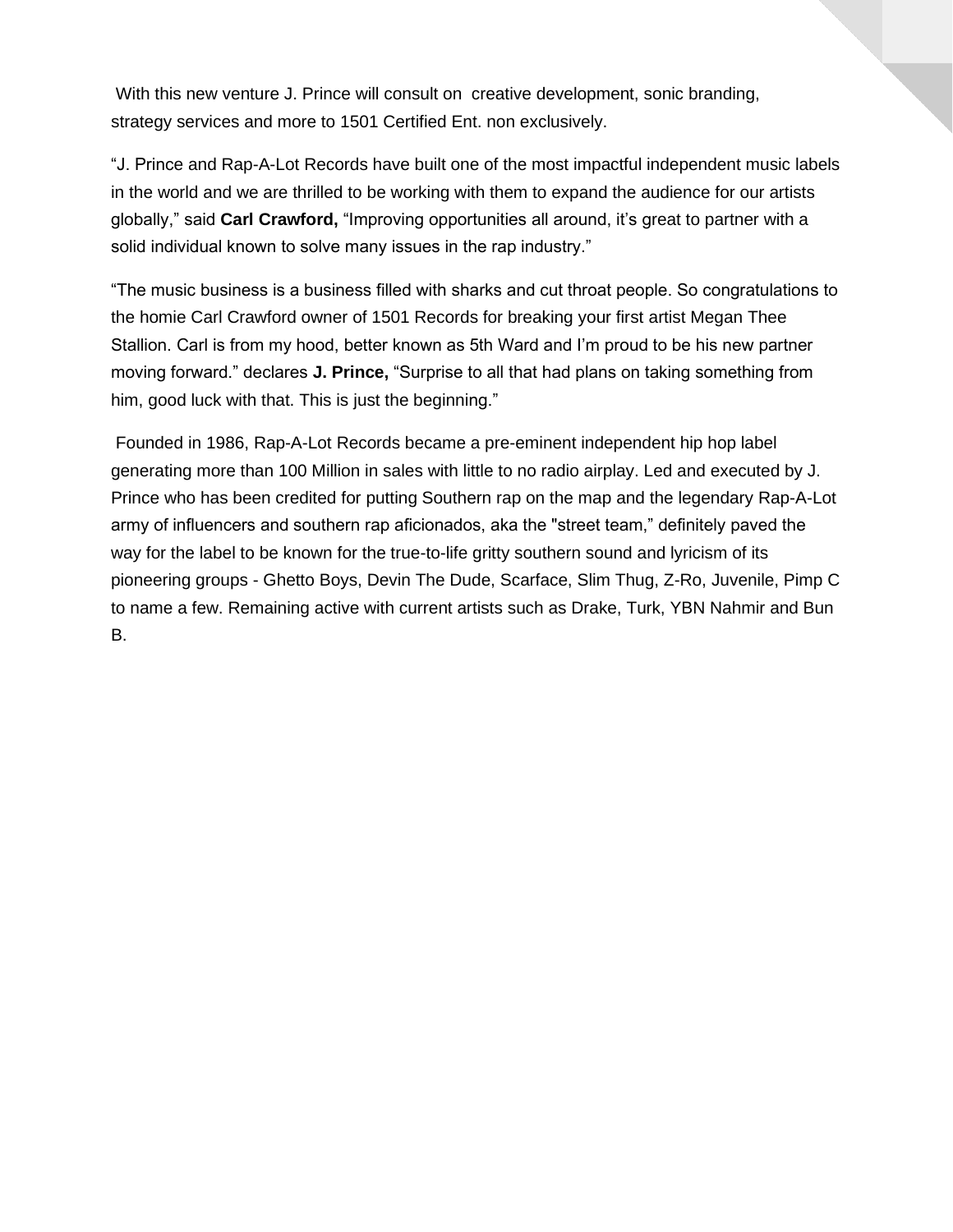